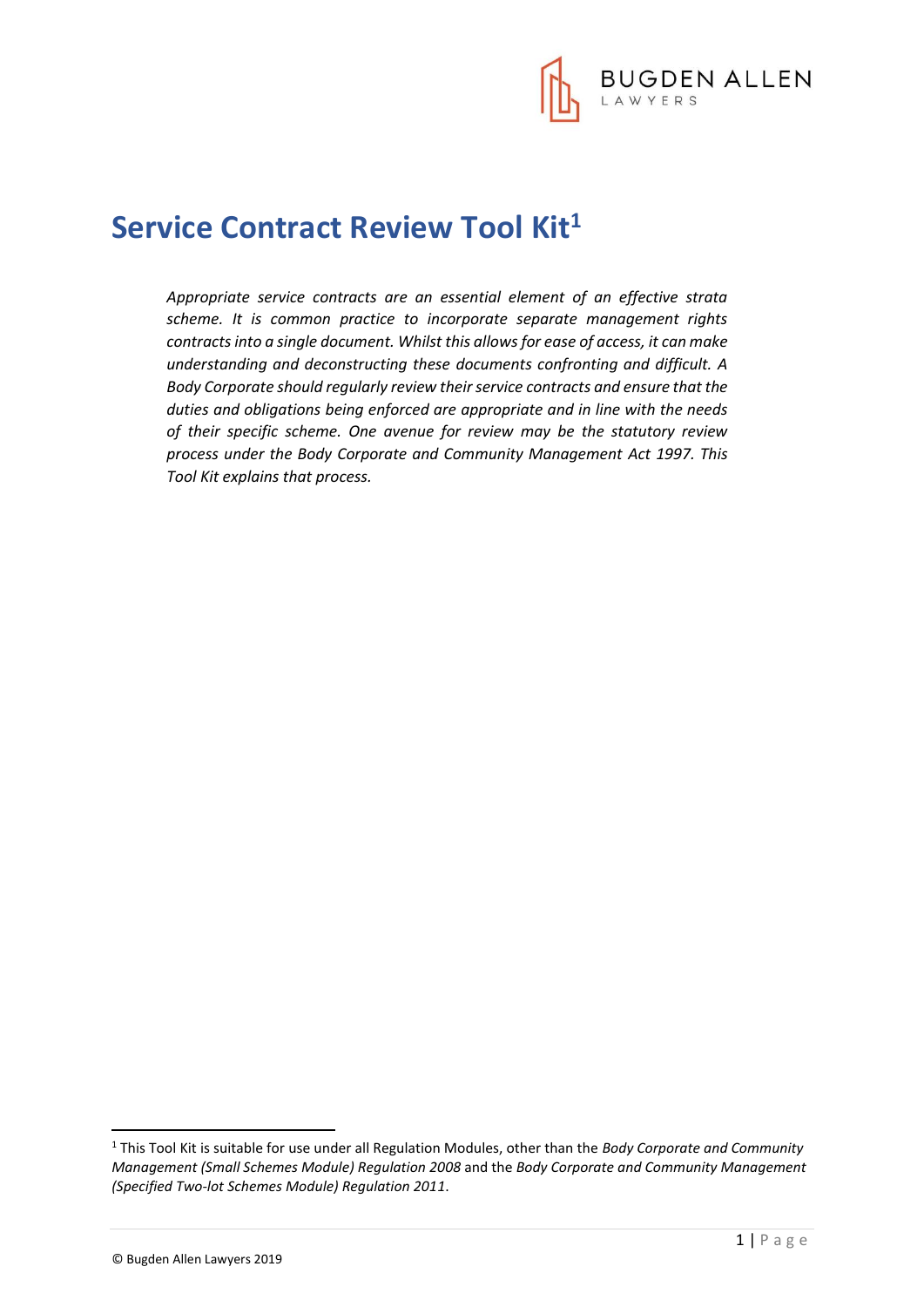

#### **1. Importance**

Management rights contracts commonly comprise 2 documents – a Caretaking Agreement and a Letting Agreement. However, it has become common for both agreements to be incorporated in a single document called a Management Agreement or a Caretaking and Letting Agreement.

Most management rights contracts are prepared by developers and effectively "imposed" on the body corporate. Sometimes they are very favourable to the caretaker, as this can increase the price for which the developer "sells" the contract. This can result in either:

- $(a)$ the caretaking duties being inappropriate for the particular building; or
- $(b)$ the remuneration being too generous for the duties required to be performed.

The *Body Corporate and Community Management Act 1997* ("**Act**") always gave the parties to management rights contracts a right to seek review of the remuneration payable, but not the actual terms of the contracts. In 2003 the Parliament amended these remuneration review provisions to extend them to the terms of the contract. Those amendments also set up a process and criteria which must be followed in relation to reviews. They also set up a rather complex time-frame during which a review must be "completed" which, in turn, determines when the review needs to start.

There is only one opportunity for a review to be undertaken under the Act and there can be only one review. It is therefore important that bodies corporate, particularly newly established bodies corporate, understand the timings and process involved. This tool-kit is intended to assist that understanding.

It should also be noted that, although this Tool-Kit deals specifically with management rights contracts, its provisions apply equally to all other service contracts entered into under the Act.

#### **2. Which contracts qualify for review?**

A contract qualifies for review if:

- $(a)$ it was entered into after 1 December 2003;
- $(b)$ the *original owner control period* was in force when it was entered into;
- $(c)$ the term of engagement of the service contractor **has not** ended;
- $(d)$ the original owner control period **has** ended;
- $(e)$ it has not previously been reviewed under the statutory review provisions; and
- $(f)$ the review can be completed within the "*review period*".

The "*original owner control period*" is the period in which the original owner (developer) –

- (a) owns all the lots in the scheme; or
- owns, or has an interest in, the majority of the lots in the scheme; or  $(b)$
- in any other way, controls the voting of the body corporate. $(c)$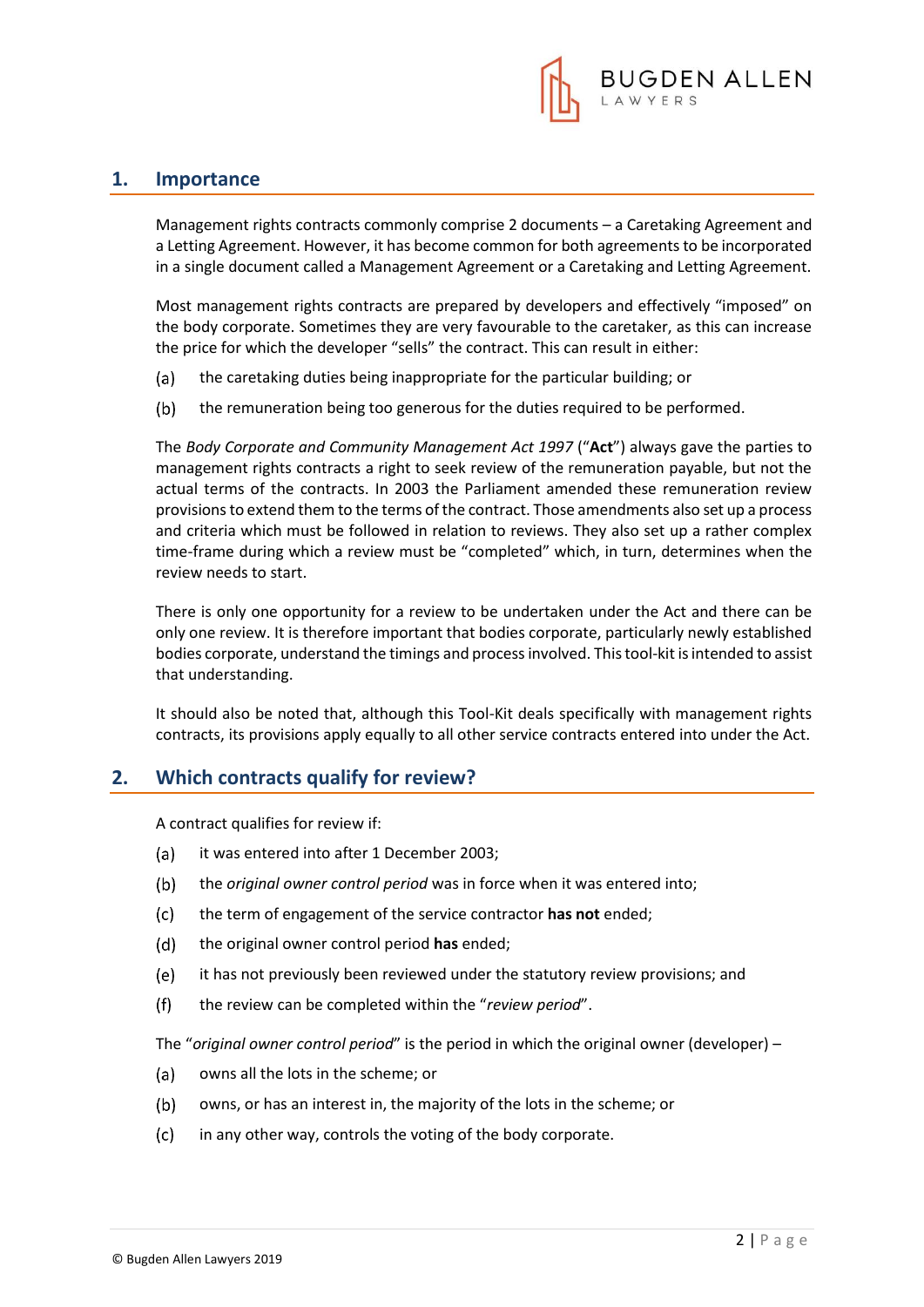

However, it should be noted, if the remuneration terms of an otherwise qualifying contract have been reviewed before 1 December 2003 (most likely under the earlier provisions in the Act), then the contract terms can still be reviewed, but only as regards the functions and powers of the service contractor and not the remuneration.

A service contract which is combined with the authorisation of a letting agent or the engagement of a body corporate manager still qualifies for a review.

### **3. What can be reviewed?**

The purpose of the statutory review is to:

- $(a)$ review the terms of the contract ("*reviewable terms*") that provide for –
	- (i) the functions and powers of the service contractor; and
	- (ii) the remuneration payable to the service contractor; and
- $(b)$ help the parties to the contract decide –
	- (i) if those terms are currently fair and reasonable; and
	- (ii) if not, how those terms should be changed to ensure they are fair and reasonable.

#### **4. Procedure to commence a review**

A review may be commenced:

- (a) by a service contractor, by a request (preferably in writing) to the body corporate; or
- $(b)$  by a body corporate
	- (i) passing an ordinary resolution which authorises the making of the request; and
	- (ii) making a request (preferably in writing) to the service contractor.

It is very important that the timing of a request for a review takes into account the requirement for the review to be capable of being completed within the "*review period*". To allow sufficient time for the review to be completed within the "*review period*" Bugden Legal recommends that the request be made within the **later** of:

- 2 years after the start of the term of the contract; or
- 9 months after the original owner control period ends.

(For a particular body corporate, it may be possible to extend those time-frames slightly, but this would need to be looked at on a case by case basis.)

#### **5. Procedure for conduct of the review**

**STEP 1** – A party to the qualifying contract requests a review well before the "*review period*" will end.

**STEP 2** –Within 2 months of that request, the party who made the request must: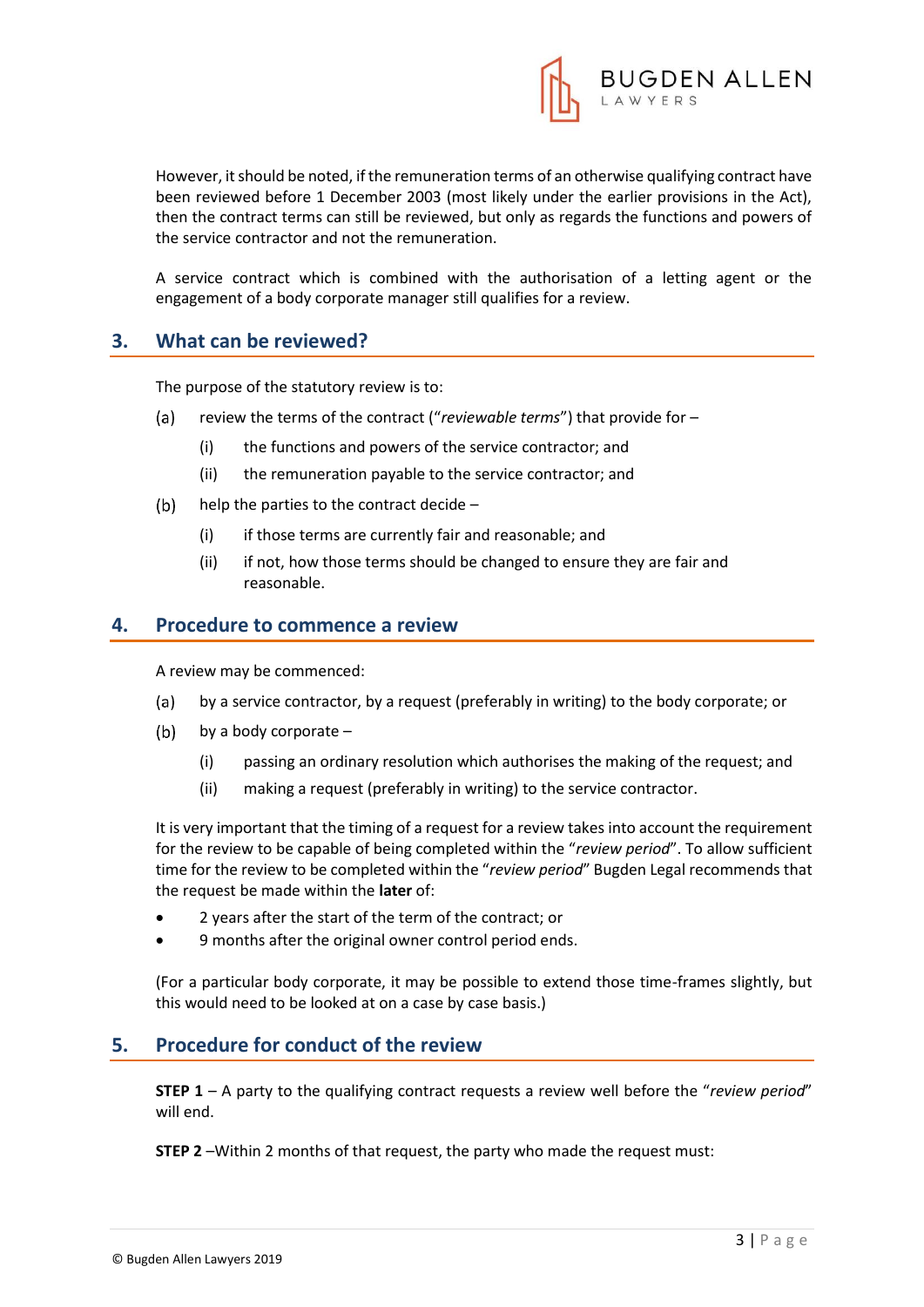

- $(a)$ obtain from an "*appropriate person*" independent written advice based on the "*review criteria*" about –
	- (i) whether the terms of the contract are currently fair and reasonable; and
	- (ii) if they are not fair and reasonable, how they should be changed to ensure they are fair and reasonable; and
- give a copy of the advice to the other reviewing party.  $(b)$

**STEP 3** – The review must be carried out having regard to the "*review criteria*".

**STEP 4** – The body corporate's final decision about the outcome of the review must be made by ordinary resolution.

An "*appropriate person*" for the review provisions is a person, who in the ordinary course of their business, has knowledge of the functions and powers of service contractors and the remuneration for performing those functions and powers. They must also be independent (i.e. free from outside control or the authority of another).

### **6. When must the review be completed?**

The review must be completed:

- as soon as reasonably practicable after a copy of the review advice is given to the service  $(a)$ contractor;
- $(b)$ before the term of the contract ends; and
- $(c)$ within the "*review period*", which is the later of –
	- (i) 3 years after start of the term; or
	- (ii) 1 year after the annual general meeting next held after the original owner control period ends.

#### **7. Review criteria**

The point has already been made that the review must be restricted to the "*reviewable terms*" and carried out in accordance with the "*review criteria*". The "*review criteria*" comprises each of the following:

- $(a)$ the appropriateness of the reviewable terms for achieving a fair and reasonable balance between the interests of the reviewing parties;
- $(b)$ whether the reviewable terms impose conditions that –
	- (i) are unreasonably difficult to comply with; or
	- (ii) are not necessary and reasonable for the protection of the legitimate interests of a reviewing party;
- the consequences of complying with, or contravening, the reviewable terms and whether  $(c)$ the consequences are unfairly harsh or beneficial to a reviewing party;
- $(d)$ whether the reviewable terms are appropriate for the scheme (having regard, in particular, to the nature, features and characteristics of the scheme); and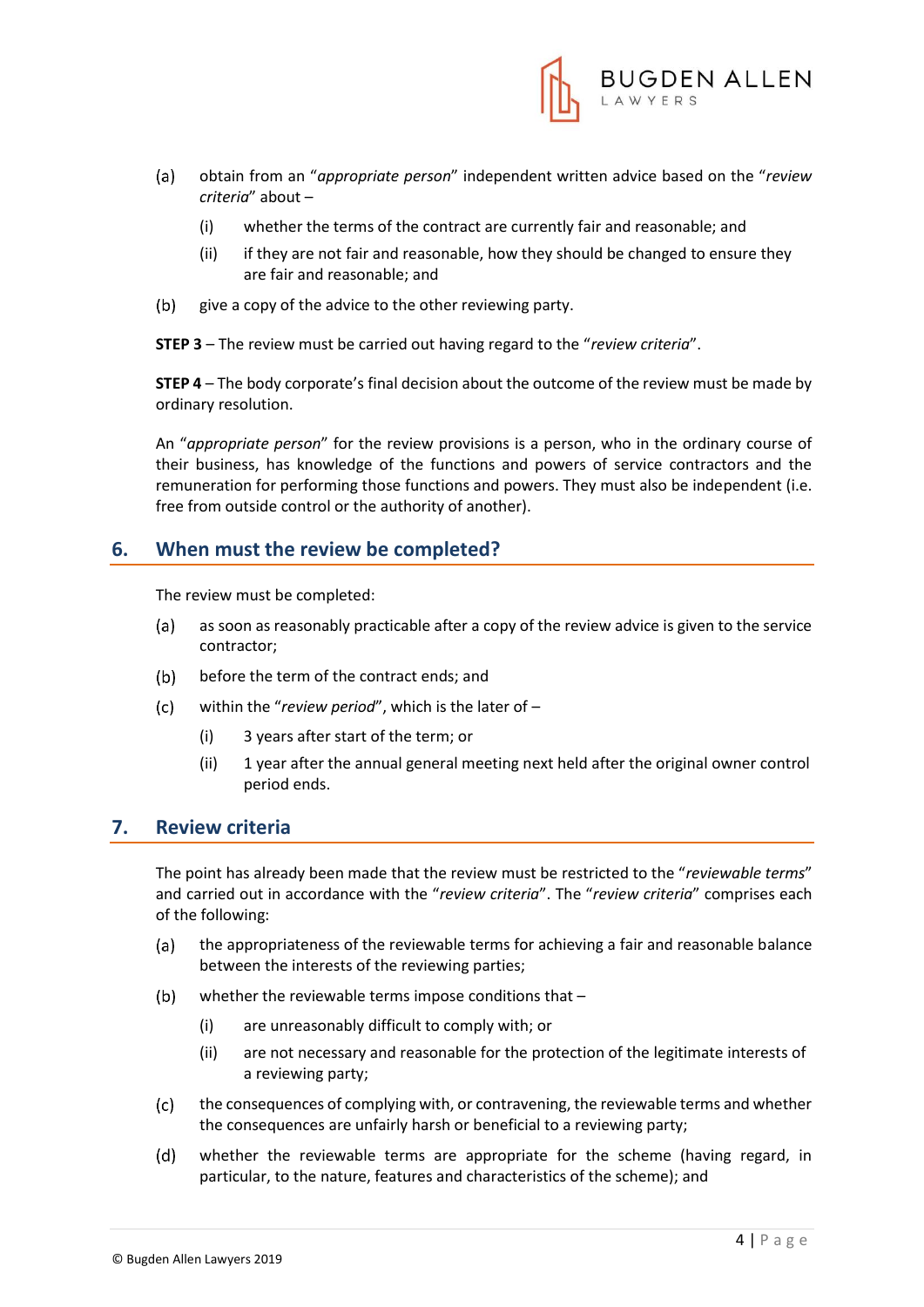

 $(e)$ the term of the engagement as service contractor and the period of the term remaining.

Item (e) suggests that the review may be an opportunity to consider whether the length of the term of the contract is appropriate. However, during the Second Reading speech in Parliament, when the Minister introduced the 2003 review amendments, it was made clear that "*the review is not a means of reducing the number of years remaining under the agreement nor can it be used as a mechanism to terminate the engagement*".

### **8. How a body corporate should approach a review**

The following approach is suggested for a body corporate contemplating a review of management rights contracts:

**STEP 1:** Consider whether it is too late to commence the review process, having regard to the need for it to be completed within the "*review period*".

**STEP 2:** Examine the contract(s), with or without the assistance of a consultant, to determine whether there is a reasonable likelihood that:

- $(a)$ changes can be justified; and
- $(b)$ whether such changes warrant a statutory review having regard to the time, effort and costs involved.

**STEP 3:** Pass an ordinary resolution of a general meeting to authorise the request for review (see **Form A**).

**STEP 4:** Serve a request for review on the service contractor (see **Form B**).

**STEP 5:** Obtain independent written advice ("*review advice*") from an appropriate person.

**STEP 6:** Within 2 months after requesting the review, serve a copy of the review advice on the service contractor.

**STEP 7:** Attempt to negotiate a mutually acceptable outcome with the service contractor (keeping in mind the timing for completion of the review).

**STEP 8:** If those negotiations are successful, set out the agreed changes in a Heads of Agreement and pass an ordinary resolution of a general meeting accepting those changes (see **Form C**).

**STEP 9:** If those negotiations are not successful, pass an ordinary resolution of a general meeting which accepts the outcome of the review and determines that either –

- $(c)$ no further action being taken (see **Form D**); or
- $(d)$ a dispute be taken to exist, to be determined by specialist adjudication or by the Queensland Civil and Administrative Tribunal (see **Form E**).

#### **9. Need for legal assistance**

These statutory review provisions are complex, and aspects of the Act can be difficult to interpret. The advice provided in this Tool-Kit is general and a body corporate contemplating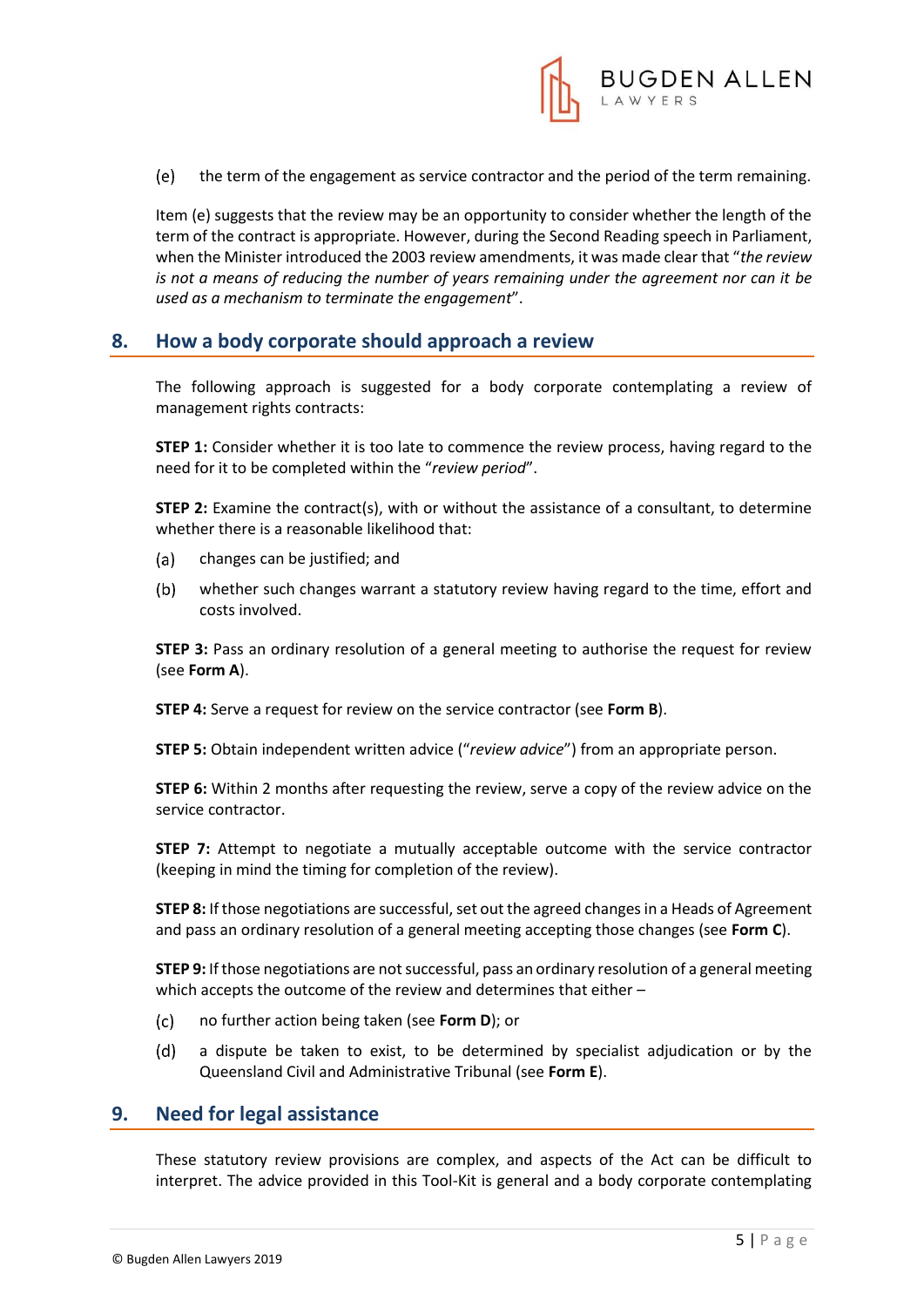

the initiation of a statutory review of duties or remuneration under a management rights contract should obtain competent legal advice before proceeding. Undertaking the review solely with the assistance of this Tool-Kit is not recommended.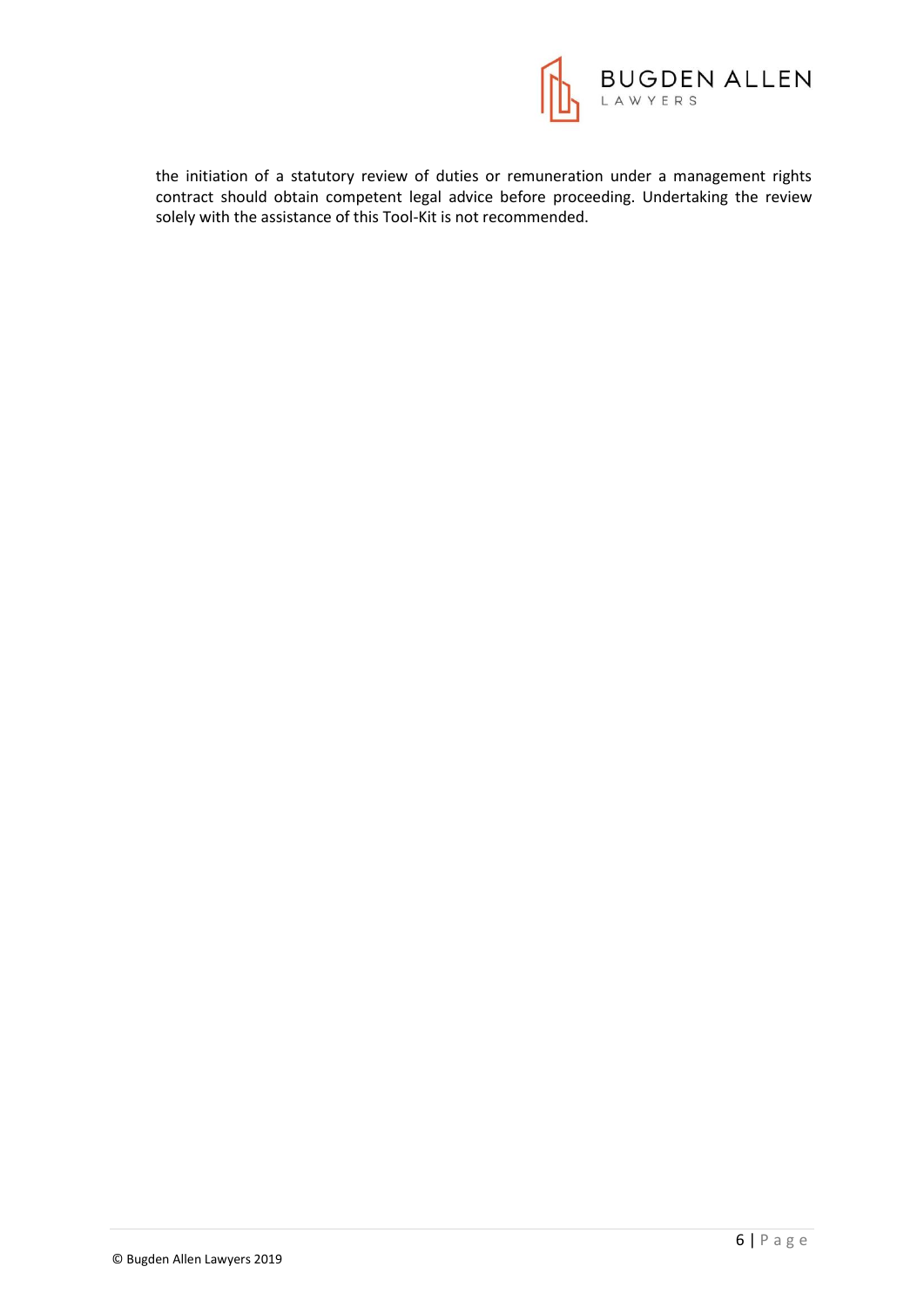

## **Form A**

# **Motion for General Meeting Resolution**

#### **Motion for Ordinary Resolution (Proposed by the Committee)**

**THAT** the body corporate is authorised pursuant to sections 130(2) and (3) of the *Body Corporate and Community Management Act 1997* to request a review of the relevant terms of the [*describe the contract(s)*] dated [*date of the contracts*] with [*name of service contractor in the contract(s)*] under Division 7 of Part 2 of Chapter 3 of the Act,

**AND THAT** a notice of review be issued forthwith to the service contractor under the seal of the body corporate, to be attested by the Chairperson or Secretary and one other member of the committee.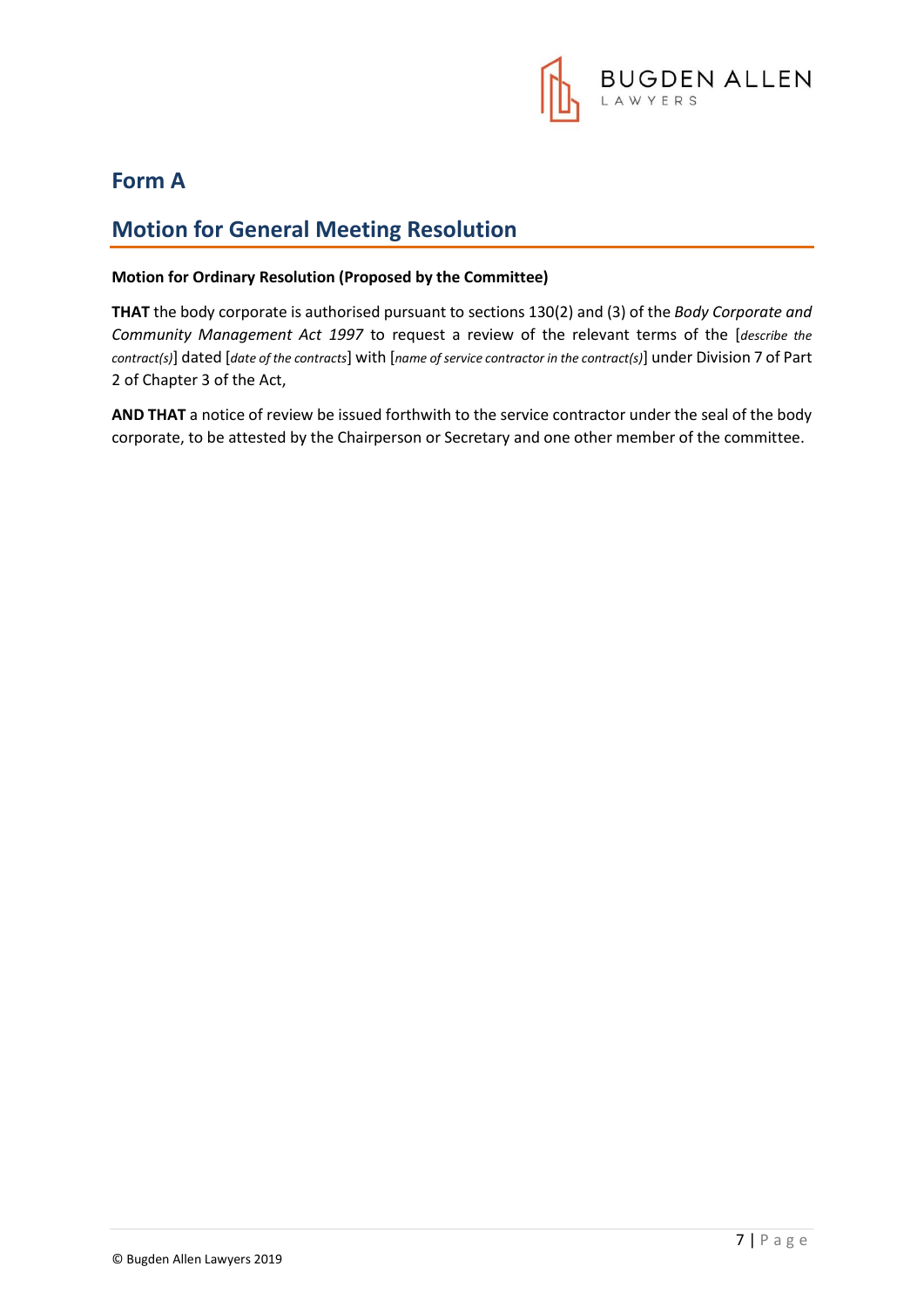

### **Form B**

### **Request for review**

**To:**

[name of service contractor] [address]

**TAKE NOTICE** in accordance with section 130(2) of the *Body Corporate and Community Management Act 1997* the Body corporate for [*name of scheme*] community titles scheme [*number of scheme*] hereby requests a review of the relevant terms of the [*describe the contract(s)*] dated [*date of the contracts*] with [*name of service contractor in the contract(s)*] ("**Agreement**") under Division 7 of Part 2 of Chapter 3 of the Act.

A copy of the review advice about the relevant terms of the Agreement will be made available to you in due course.

| <b>DATED</b>                           |  |                         |
|----------------------------------------|--|-------------------------|
| <b>THE COMMON SEAL of BODY</b>         |  |                         |
| <b>CORPORATE FOR</b> [name of scheme]  |  |                         |
| <b>COMMUNITY TITLES SCHEME</b> [number |  | Chairperson/Secretary   |
| of scheme] was duly affixed in the     |  |                         |
| presence of:                           |  |                         |
|                                        |  | <b>Committee Member</b> |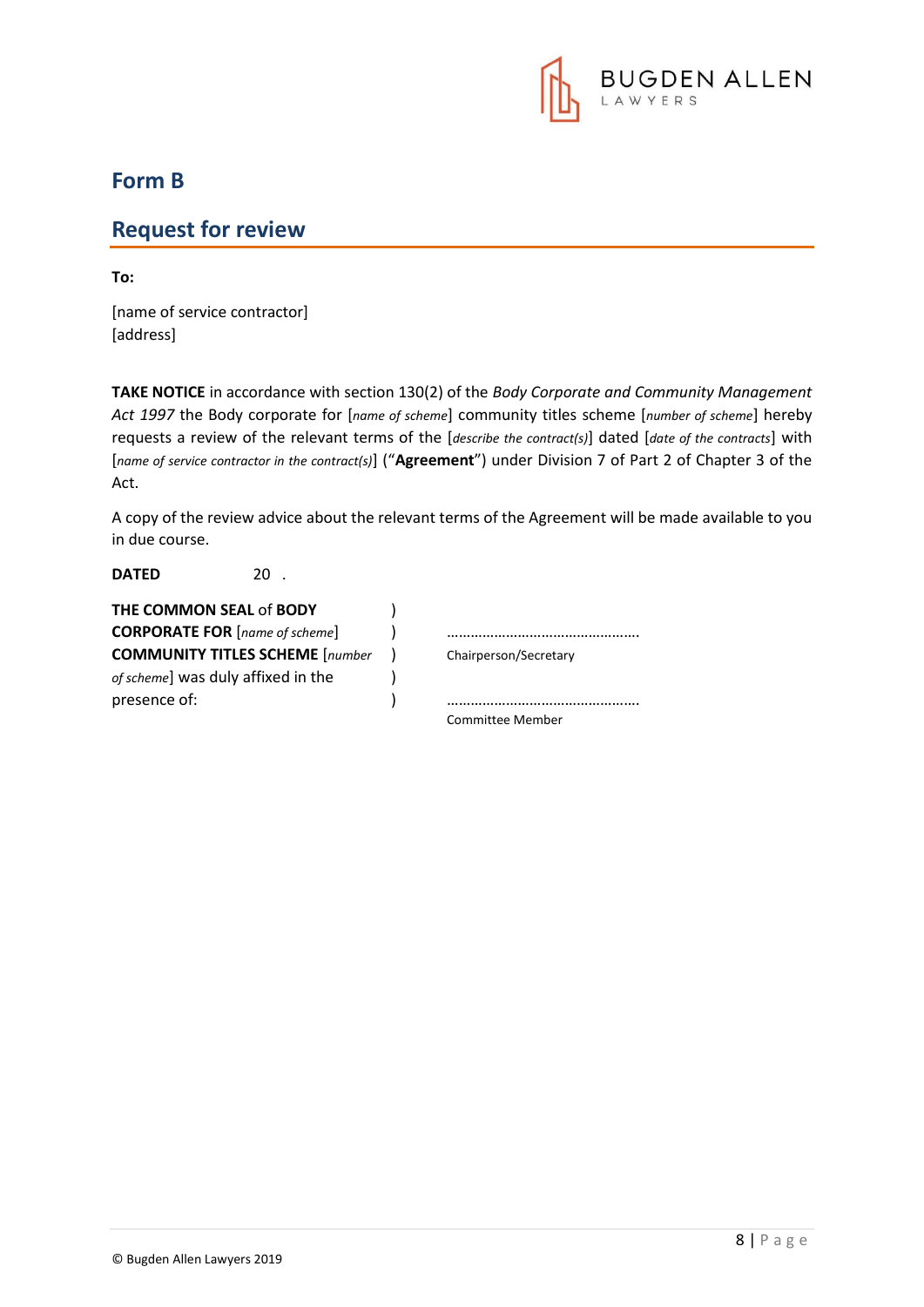

# **Form C**

# **Motion for General Meeting Resolution**

### **Motion for Ordinary Resolution (without the use of proxies)<sup>2</sup> (Proposed by the Committee)**

**THAT** in relation to the [*describe the contract(s)*] dated [*date of the contracts*] with [*name of service contractor in the contract(s)*] ("**Agreement**") the body corporate hereby:

- $(a)$ makes a final decision for the purposes of section 132(3) of the *Body Corporate and Community Management Act 1997* to accept the outcome of the review of the Agreement under Division 7 of Part 2 of Chapter 3 as set out in the attached heads of agreement ("**HOA**");
- authorises the preparation of a Deed of Variation of the Agreement, the final terms of  $(b)$ which are to be approved by the committee, to give effect to the amendments set out in the HOA; and
- $(c)$ authorises execution of the Deed of Variation under seal of the body corporate, to be attested by the Chairperson or Secretary and one other member of the committee.

1

<sup>&</sup>lt;sup>2</sup> The exclusion of proxies is to comply with the requirements of the Modules for amendment of management rights agreements. If an extension to the term is also being included, then a secret ballot will also be required.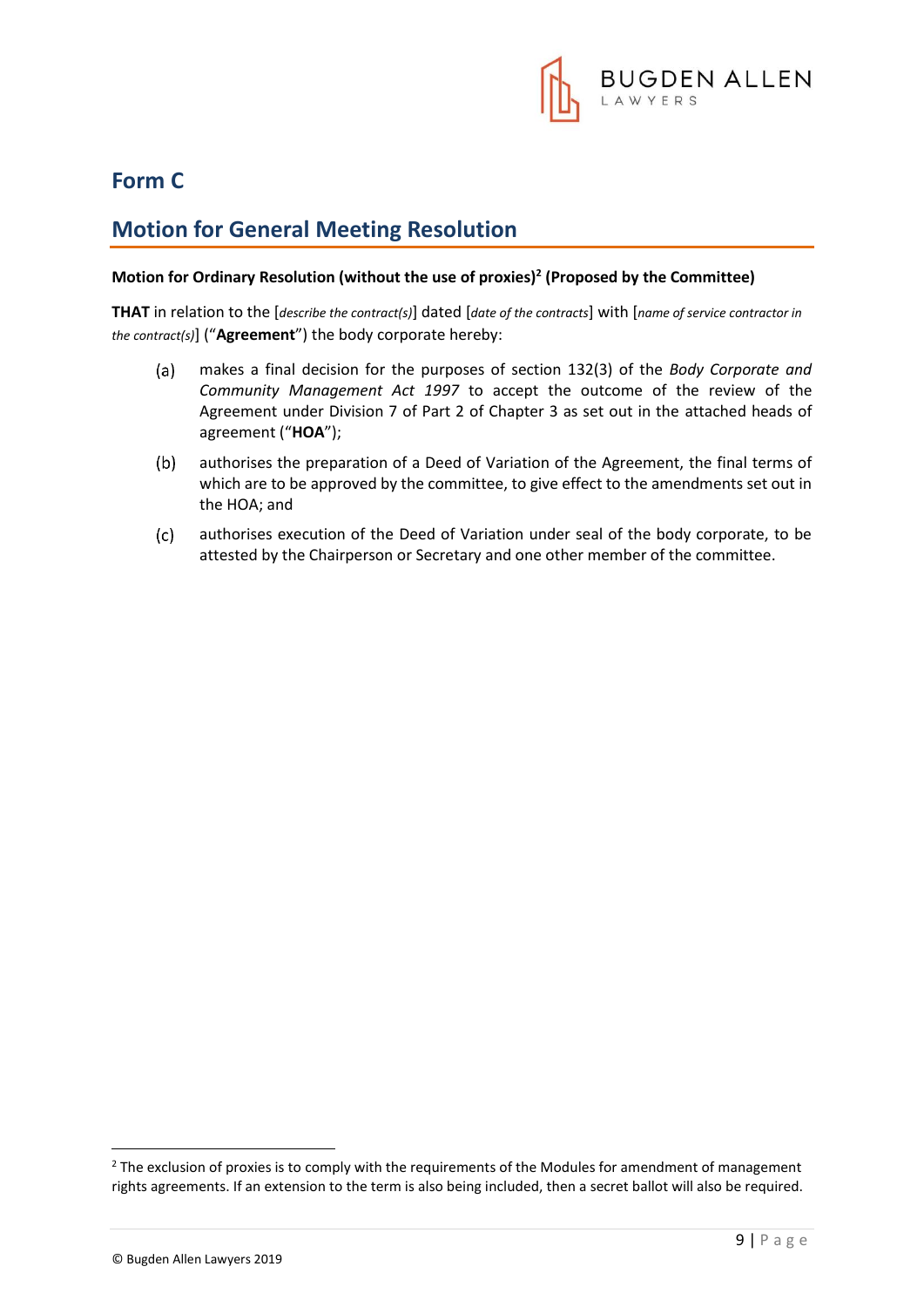

## **Form D**

# **Motion for General Meeting Resolution**

#### **Motion for Ordinary Resolution (Proposed by the Committee)**

**THAT** in relation to the [*describe the contract(s)*] dated [*date of the contracts*] with [*name of service contractor in the contract(s)*] ("**Agreement**") the body corporate hereby:

- makes a final decision for the purposes of section 132(3) of the *Body Corporate and*   $(a)$ *Community Management Act 1997* to accept the unsuccessful outcome of the review of the Agreement under Division 7 of Part 2 of Chapter 3; and
- $(b)$ determines that no further action is to be taken.